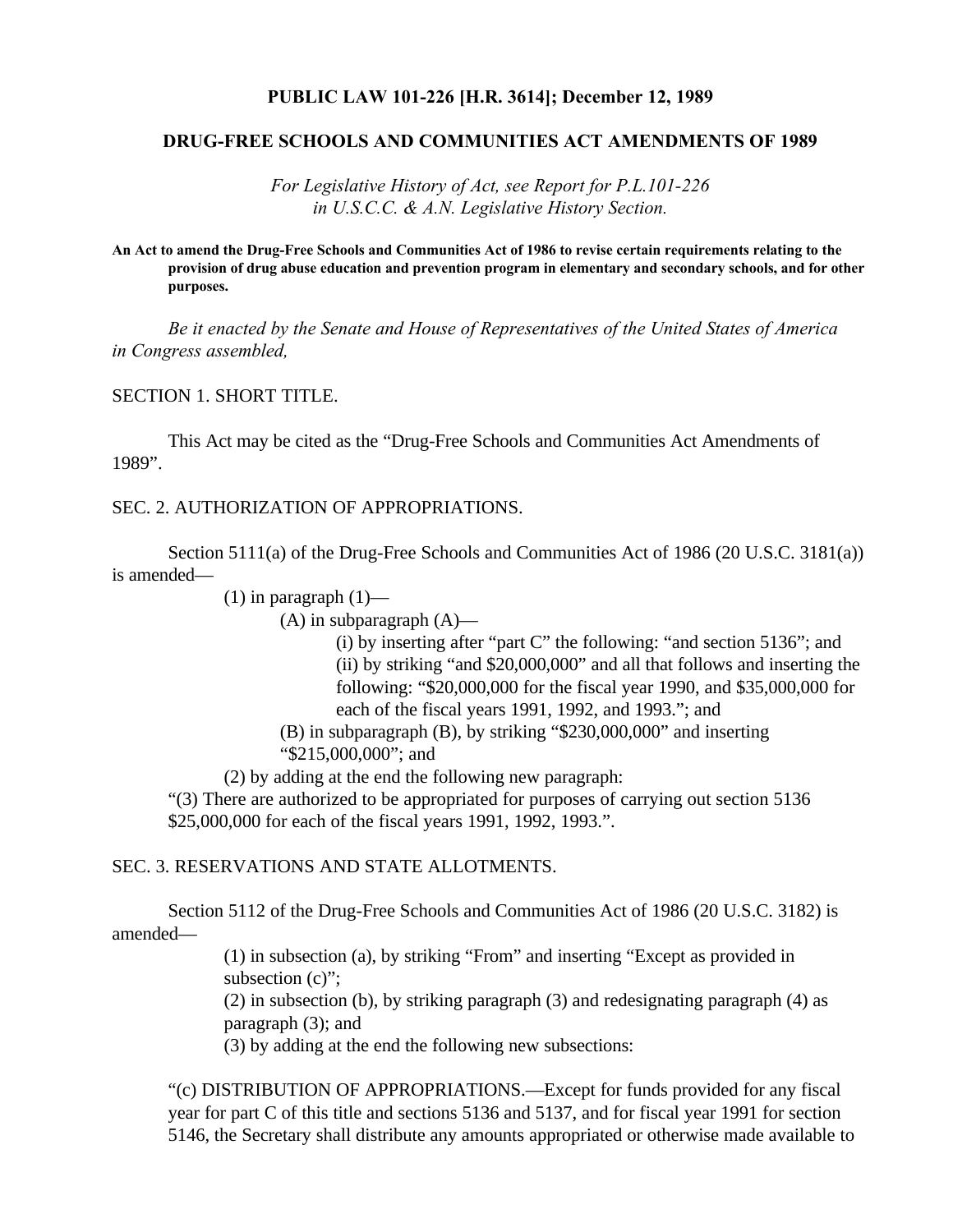carry out this title for any fiscal year in the following manner:

"(1) In any year in which the total of such amounts is not more than the total amount appropriated or otherwise made available to carry out this title for the fiscal year 1989, the Secretary shall distribute such total amount as provided in subsections (a) and (b). "(2) In any year in which the total of such amounts is greater than the total amount appropriated or otherwise made available to carry out this title for the fiscal year 1989, the amount in excess of the total amount appropriated or otherwise made available to carry out this title for the fiscal year 1989 shall be distributed as follows:

"(A) Such amount as is necessary to carry out the reservations under paragraphs  $(1)$ ,  $(2)$ , and  $(3)$  of subsection  $(a)$ ;

"(B)(i) Except as provided in clause (ii), not more than \$14,700,000 to be allocated to the chief executive officer of each State, in an amount which bears the same ratio to such amount as the school-age population of the State bears to the school-age population of all States.

"(ii) For fiscal year 1990, in addition to amounts made available under clause (i), \$25,000,000 shall be available for distribution to the chief executive officer of each State in an amount which bears the same ratio to such additional amount as the school-age population of the State bears to the school-age population of all States. Funds available under this clause shall be used to carry out section 5136.

"(C) Subject to subparagraph (D), of the remainder—

"(i) 50 percent of such remainder shall be distributed to the States under subsection (b); and

"(ii) 50 percent of such remainder shall be distributed to the States on the basis of the amounts received by each State under part A of title I of chapter 1 for the preceding fiscal year.

"(D) Under subparagraph (C), no State shall be allotted less than an amount equal to 0.5 percent of such remainder.

"(d) DEFINITION.—For the purposes of this section, the term 'State' means any of the 50 States, the District of Columbia, and the Commonwealth of Puerto Rico."

## SEC. 4. USE OF ALLOTMENTS BY STATES.

Section 5121 of the Drug-Free Schools and Communities Act of 1986 (20 U.S.C. 3191) is amended by adding at the end the following new subsection:

"(c) USE OF ADDITIONAL AMOUNTS.—Any amounts received by a State under section  $5112(c)(2)(C)$  shall be used by the State educational agency to make grants to local educational agencies for purposes of carrying out programs in accordance with section 5125. The State educational agency shall distribute any such amounts among the local educational agencies within the State on the basis of the amounts received by each such local educational agency under part A of title I of chapter 1 for the preceding fiscal year."

# SEC. 5. STATE PROGRAMS.

Section 5122 of the Drug-Free Schools and Communities Act of 1986 (20 U.S.C. 3192) is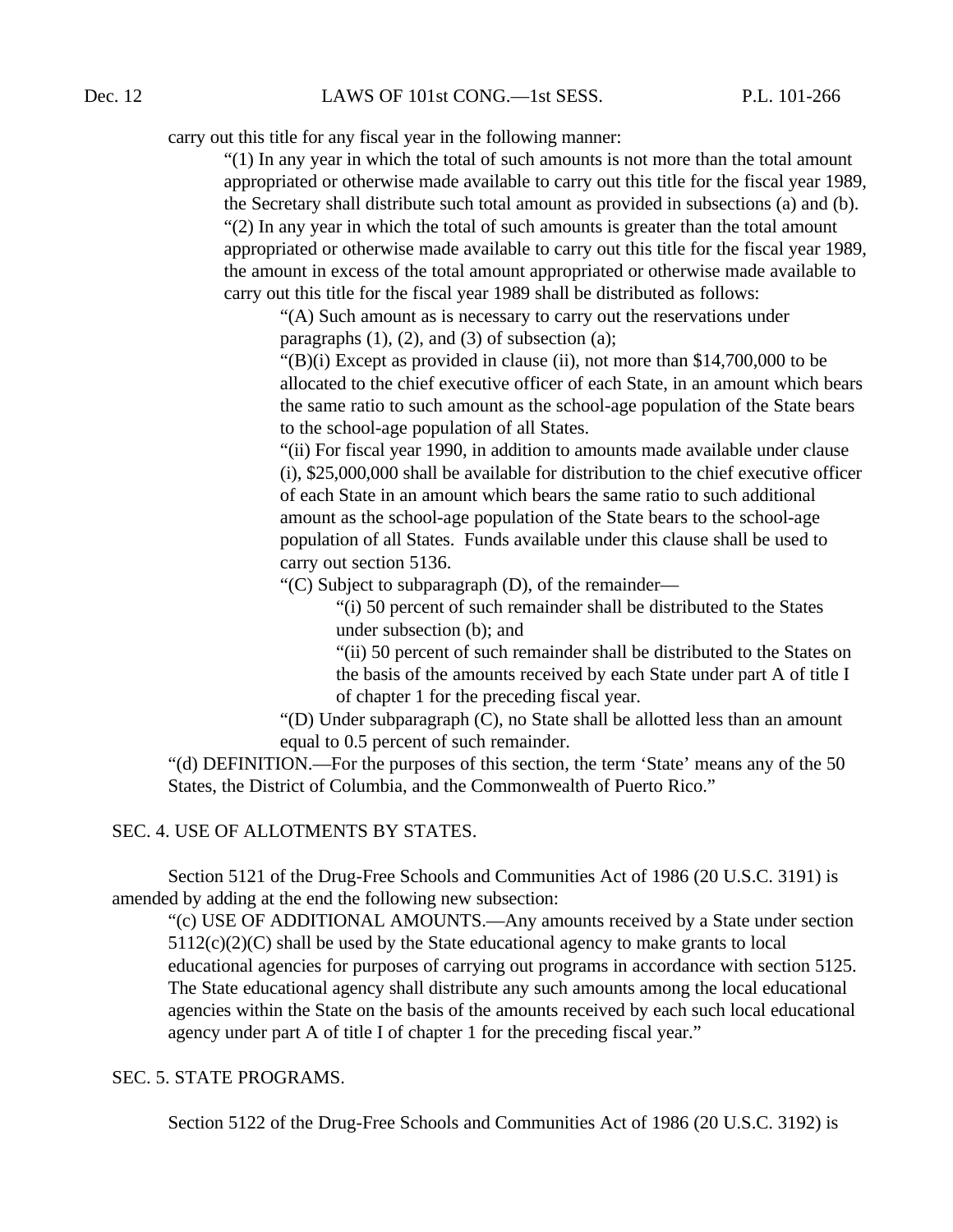amended—

(1) in subsection (a) by striking "local governments" and all that follows through "organizations" and inserting "parent groups, community action agencies, community-based organizations, and other public entities and private nonprofit entities":

 $(2)$  in subsection  $(a)$ —

(A) in paragraph (6) by striking "and" at the end thereof;

(B) in paragraph (7) by striking the period at the end thereof and inserting "; and"; and

(C) by adding at the end of such subsection the following new paragraph:

"(8) to promote, establish, and maintain drug-free school zones for schools within the State.". (3) in subsection (b) by striking the second sentence of paragraph (1) and inserting the following: "The chief executive officer shall make grants to or enter into contracts with public entities or private nonprofit entities for purposes of providing community-based programs of coordinated services that are designed for high-risk youths, including programs that use strategies to improve skills of such youths such as vocational and educational counseling and job skills training, giving priority to assisting community action agencies, community-based organizations, parent groups, and other entities which are representative of communities or significant segments of communities and which have the capability to provide such services. The chief executive officer shall also make grants to private nonprofit organizations to develop new strategies to communicate anti-drug abuse messages to youths.";  $(4)$  in subsection  $(b)(2)$ —

(A) in subparagraph (I) by striking "or";

(B) in subparagraph (J) by striking the period and inserting ";and"; and

(C) by adding after subparagraph (J) the following new subparagraph:

"(K) is a juvenile in a detention facility within the State."

(5) by adding at the end thereof the following new subsection:

"(d) DRUG TESTING PROGRAMS.—For each fiscal year, amounts made available to the chief executive officer of a State by section 5121(a) may be used for nondiscriminatory random drug testing programs for students voluntarily participating in athletic activities only in schools which voluntarily choose to participate in such a program. Nothing in this subsection shall prescribe or prohibit the use of drug testing programs.".

## SEC. 6. STATE APPLICATIONS.

Subsection (b) of section 5123 of the Drug-Free Schools and Communities Act of 1986 (20 U.S.C. 3193) is amended—

> (1) in paragraph (7), by inserting before the semicolon the following: ",and judicial officials";

(2) by striking "and" at the end of paragraph (10);

(3) by striking the period at the end of paragraph (11) and inserting ";and"; and

(4) by adding at the end the following new paragraph:

"(12) include a plan for providing innovative programs of drug abuse education for juveniles in detention facilities within the State as required by section 5122(b)(1)(A).".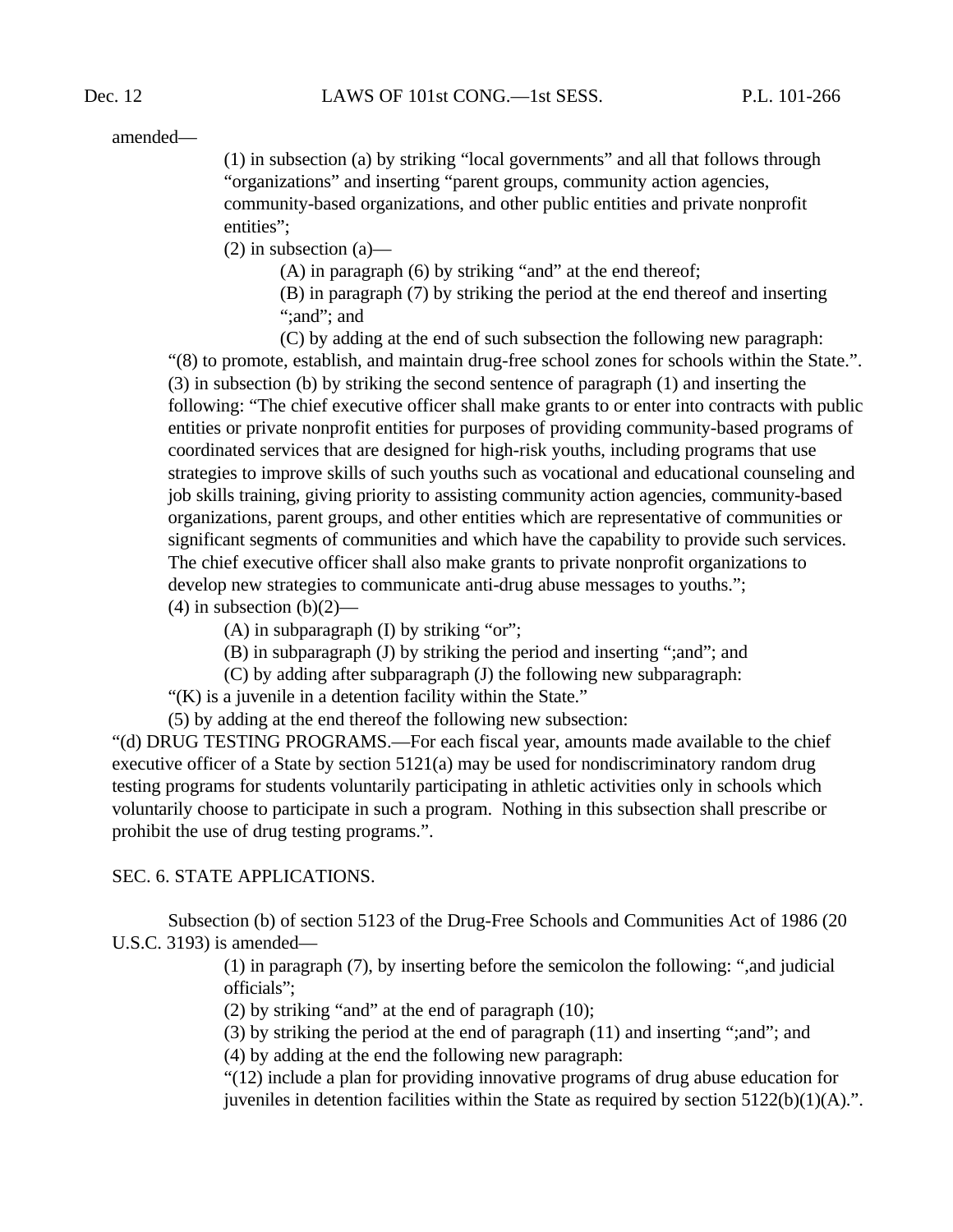## SECTION 7. RESPONSIBILITIES OF STATE EDUCATIONAL AGENCIES.

Section 5124 of the Drug-Free Schools and Communities Act of 1986 (20 U.S.C. 3194) is amended—

(1) by amending subsection (a) to read as follows:

"(a) GRANTS TO LOCAL AND INTERMEDIATE EDUCATIONAL AGENCIES.—(1) Each State educational agency shall use a sum which shall not be less than 90 percent of the amounts available under section 5121(b) for each fiscal year for grants to local educational agencies, intermediate educational agencies, and consortia in the State, in accordance with applications approved under section 5126.

"(2) From the sum described in paragraph (1), the State educational agency shall distribute funds for use among local educational agencies, intermediate educational agencies, and consortia in the State on the basis of the relative enrollments in public schools and private nonprofit schools served by such agencies and consortia.

"(3)(A) Not later than July 1 of each year, the State educational agency shall inform each local educational agency, intermediate educational agency, and consortium in the State of the amount allocated to such agency or consortium from amounts available under subsections (b) and (c) of section 5121. If a local educational agency or a consortium of local educational agencies chooses not to apply to receive the amount allocated to such agency under this subsection, the State educational agency—

"(i) shall distribute such amount to the intermediate educational agency serving such local educational agency or consortium; or

"(ii) may, if it is able to facilitate the arrangement of a consortium among local educational agencies in the State that choose not to apply to receive the amounts allocated to such agencies under this subsection, distribute such amount to such consortium.

"(B) The State educational agency shall distribute to a local educational agency, intermediate educational agency, or consortium the amount allocated to such agency or consortium from amounts available under subsections (b) and (c) of section 5121 upon the approval of an application for such agency under section 5126.

"(4)(A) Except as provided in subparagraph (B), upon the expiration of the 1-year period beginning on the date that a local educational agency, intermediate educational agency, or consortium under this subsection receives its allocation under this subsection—

"(i) such agency or consortium shall return to the State educational agency any funds from such allocation that remain unobligated; and

"(ii) the State educational agency shall reallocate any such amount to local

educational agencies, intermediate educational agencies, or consortia that have plans for using such amount for programs or activities on a timely basis.

"(B) In any fiscal year, a local educational agency, intermediate educational agency, or consortium may retain for obligation in the succeeding fiscal year—

"(i) an amount equal to not more than 25 percent of the allocation it receives under this subsection for such fiscal year; or

"(ii) upon a demonstration of good cause by such agency or consortium, a greater amount approved by the State educational agency."; and

 $(2)$  in subsection  $(b)$ —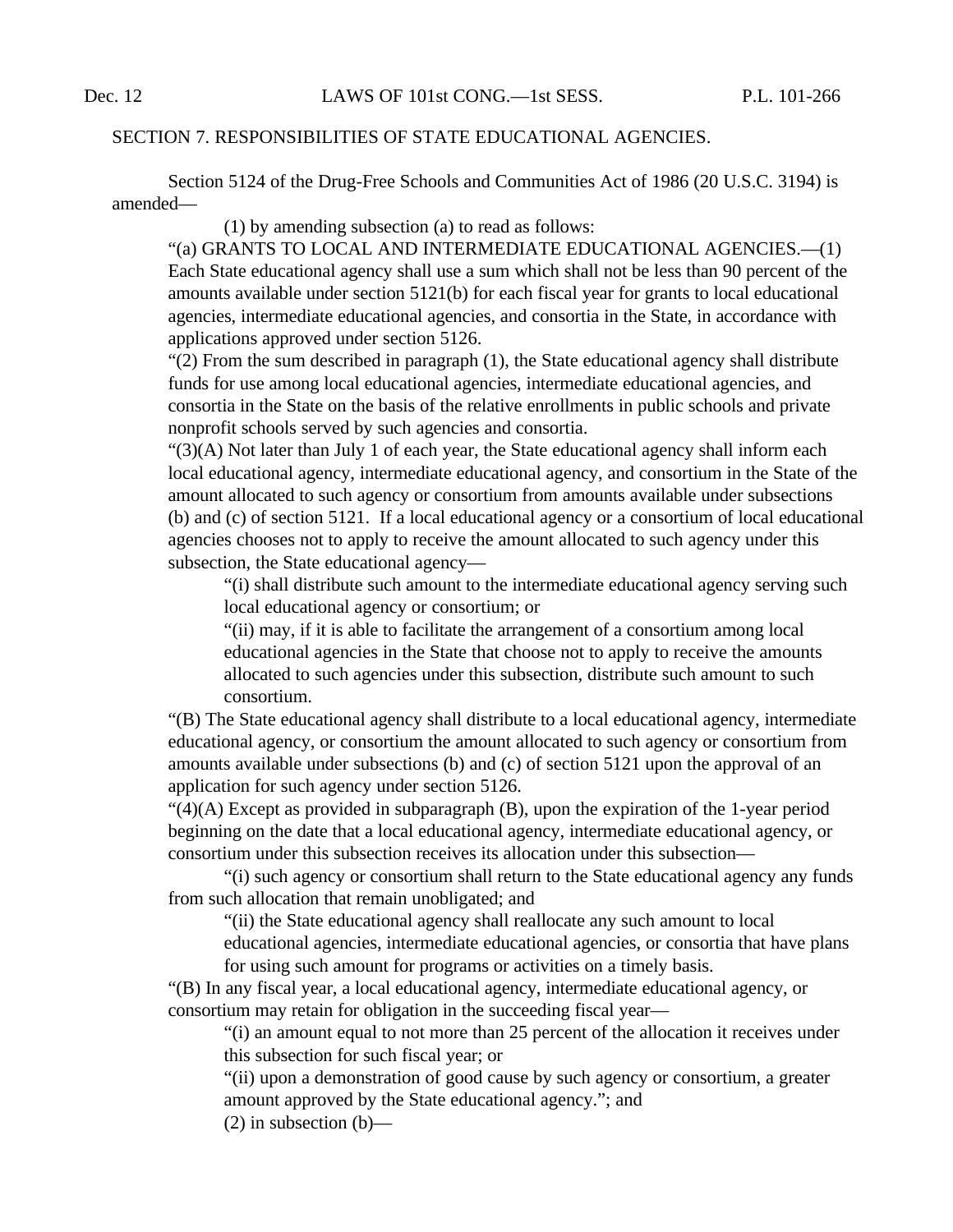(A) in paragraph (2), by inserting after "materials" the following: "that clearly and consistently teach that illicit drug use is harmful"; and

(B) in paragraph (5), by striking "2.5 percent" and all that follows and inserting "5 percent of the amounts available under subsections (b) and (c) of section 5121.".

#### SEC. 8. LOCAL DRUG ABUSE EDUCATION AND PREVENTION PROGRAMS.

Section 5125 of the Drug-Free Schools and Communities Act of 1986 (20 U.S.C. 3195) is amended in subsection (a)—

(1) in paragraph (2), by inserting before the semicolon the following: ", which—

"(A) should, to the extent practicable, employ counselors whose sole duty is to provide drug abuse prevention counseling to students;

"(B) may include the use of drug-free older students as positive role models and instruction relating to—

"(i) self-esteem;

"(ii) drugs and drug addiction;

"(iii) decisionmaking and risk-taking;

"(iv) stress management techniques; and

"(v) assertiveness;

"(C) may bring law enforcement officers into the classroom to provide antidrug information and positive alternatives to drug use, including decisionmaking and assertiveness skills; and

"(D) in the case of a local educational agency that determines it has served all students in all grades, such local educational agency may target additional funds to particularly vulnerable age groups, especially those in grades 4 through 9";

 $(2)$  in paragraph  $(4)$ —

(A) by inserting "and intervention" after "drug abuse prevention"; and

(B) by striking the semicolon at the end and inserting the following:

", which may include—

"(A) the employment of counselors, social workers, psychologists, or nurses who are trained to provide drug abuse prevention and intervention counseling; or

"(B) the provision of services through a contract with a private nonprofit organization that employs individuals who are trained to provide such counseling;";

(3) in paragraph (8), by striking "educational personnel" and inserting "school personnel"; and

(4) in paragraph (11) , by striking "and" at the end thereof;

(5) by redesignating paragraph (12) as paragraph (13); and

(6) by adding after paragraph (11) the following new paragraph:

"(12) model alternative schools for youth with drug problems that address the special needs of such students through education and counseling; and".

## SEC. 9. LOCAL APPLICATIONS.

Section 5126 of the Drug-Free Schools and Communities Act of 1986 (20 U.S.C. 3196) is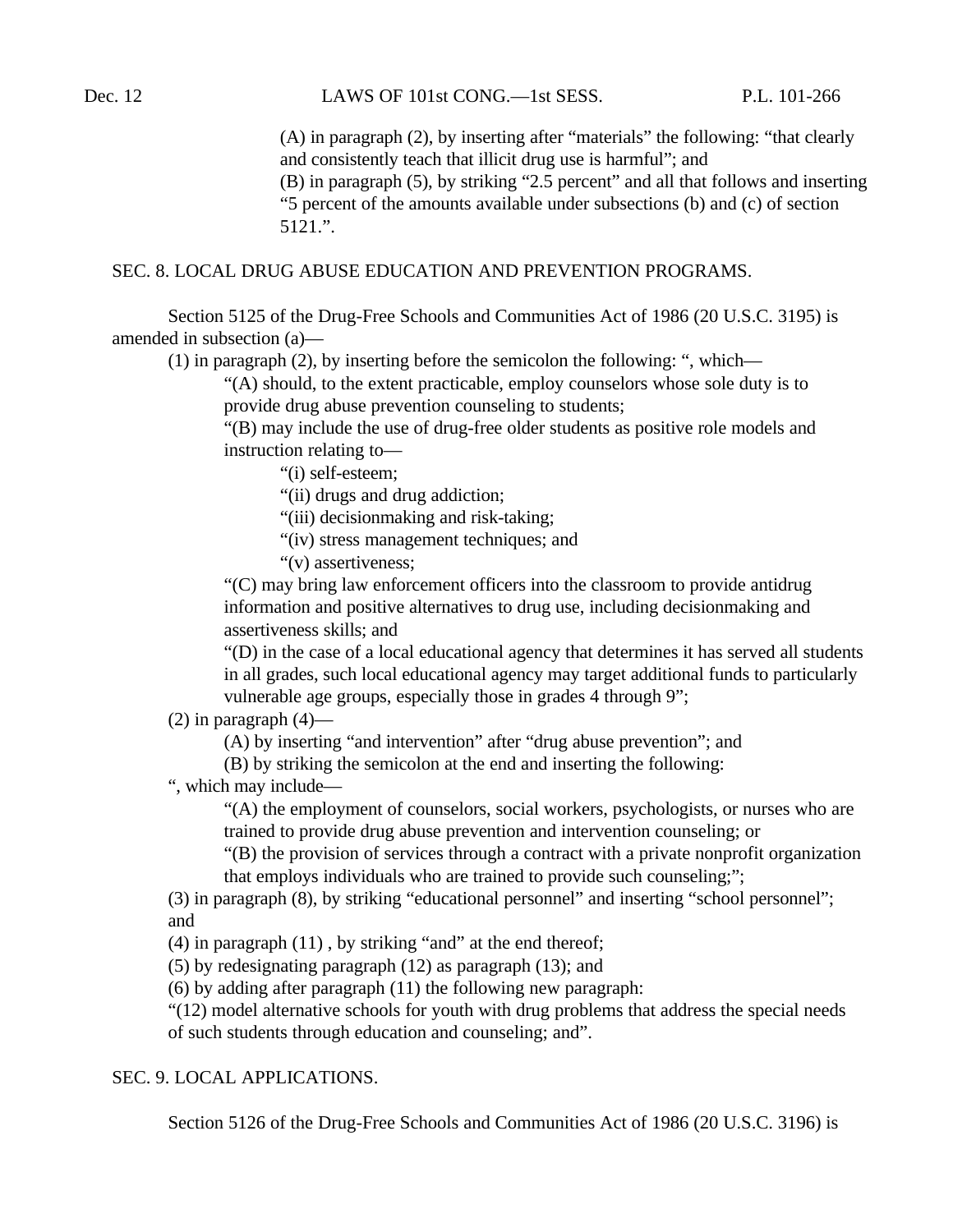amended—

 $(1)$  in subsection  $(a)$ —

(A) in paragraph (1), by inserting before the period the following: "before the expiration of the 120-day period beginning on the date that the State educational agency notifies the local educational agency, intermediate educational agency, or consortium of the amount allocated to such agency or consortium under section 5124(a)."; and

(B) in paragraph (2)—

(i) in subparagraph (H), by inserting before the semicolon the following: "and with appropriate community-based organizations";

(ii) by striking "and" at the end of subparagraph  $(L)$ ;

(iii) by redesignating subparagraph  $(M)$  as subparagraph  $(R)$ ; and

(iv) by inserting after subparagraph (L) the following new subparagraphs:

"(M) describe how the applicant will ensure that the schools will be an important part of a community-wide effort to achieve a drug-free population;

"(N) describe how, to the extent practicable, assistance provided under this title will be used to provide trained counselors, social workers, psychologists, and nurses to carry out drug abuse prevention and intervention activities in addition to any individuals so employed by the applicant on the date of the enactment of the Drug-Free Schools and Communities Act Amendments of 1989;

"(O) provide assurances that the applicant will maintain and make available for distribution a list of local resources for substance abuse counseling and treatment;

"(P) provide assurances that the applicant has reviewed curricula that it intends to use and that such curricula will meet the needs of the schools served by the applicant;

"(Q) describe the training that will be provided for teachers and other personnel who are involved in the implementation of programs to be carried out by the applicant under this part; and"; and

(2) by amending paragraph (1) of subsection (b) to read as follows:

"(1) Each applicant shall annually submit to the State educational agency a progress report on the implementation of its plan. The progress report shall include—

"(A) the applicant's significant accomplishments under the plan during the preceding year;

"(B) the extent to which the original objectives of the plan are being achieved;

"(C) a discussion of the method used by the applicant to evaluate the effectiveness of its drug education program carried out under its plan; and

"(D) the results of the evaluation described in subparagraph (C).".

## SEC. 10. REPORTS.

Subsection (a) of section 5127 of the Drug-Free Schools and Communities Act of 1986 (20 U.S.C. 3197) is amended in paragraph (3)—

(1) by striking "and" at the end of subparagraph (F);

(2) by striking the period at the end of subparagraph (G) and inserting "; and"; and

(3) by adding at the end the following new subparagraph:

"(H) an evaluation of the effectiveness of State and local drug and alcohol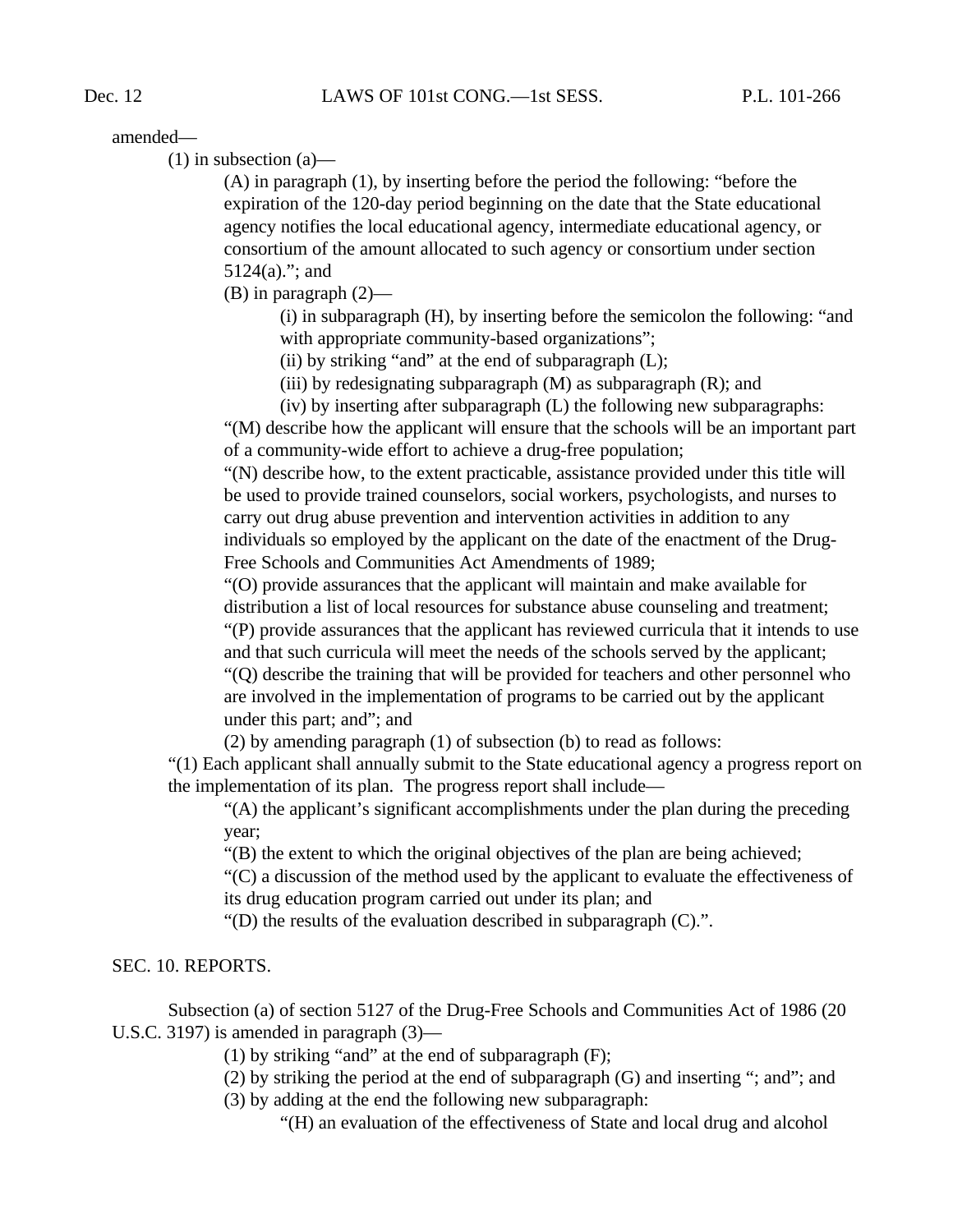abuse education and prevention programs.".

## SEC. 11. TRAINING OF TEACHERS, COUNSELORS, AND SCHOOL PERSONNEL.

(a) AMENDMENT TO PART HEADING.—The heading for part C of the Drug-Free Schools and Communities Act of 1986 (20 U.S.C. 3198 et seq.) is amended to read as follows:

"PART C—TRAINING OF TEACHERS, COUNSELORS, AND SCHOOL PERSONNEL".

(b) PROGRAM AND ALLOCATIONS.—Subsection (b) of section 5128 of the Drug-Free Schools and Communities Act of 1986 (20 U.S.C. 3198) is amended by striking "educational personnel" in the first sentence and inserting "school personnel".

SEC. 12. GRANTS TO INSTITUTIONS OF HIGHER EDUCATION.

(a) IN GENERAL.—Section 5131 of the Drug-Free Schools and Communities Act of 1986 (20 U.S.C. 3211) is amended—

(1) in paragraph (4) of subsection (a), by striking "subsection (d)" and inserting subsection (c)";

(2) by striking subsection (b) and redesignating subsections (c) and (d) as subsections

- (b) and (c), respectively; and
- (3) by striking subsection (e).

(b) TRANSITION PROVISION.—Any amounts appropriated for the fiscal year 1990 and for any subsequent fiscal year for the purpose of making training grants under section 5131(b) of the Drug-Free Schools and Communities Act of 1986 (20 U.S.C. 3211) as such section existed on the day before the date of the enactment of this Act shall be used by the Secretary of Education for the purpose of making grants under section 5128 of the Drug-Free Schools and Communities Act of 1986 (20 U.S.C. 3198).

# SEC. 13. FEDERAL ACTIVITIES.

Subsection (b) of section 5132 of the Drug-Free Schools and Communities Act of 1986 (20 U.S.C. 3212) is amended—

(1) by striking "and" at the end of paragraph (4);

(2) by striking the period at the end of paragraph (5) and inserting "; and"; and

(3) by adding at the end the following new paragraphs:

"(6) use private nonprofit organizations to develop innovative strategies to communicate antidrug abuse messages to youths and to eliminate drug abuse from the communities of the Nation; and

"(7) as necessary, evaluate programs assisted under this title.".

# SEC. 14. EMERGENCY GRANTS.

Part D of the Drug-Free Schools and Communities Act of 1986 (20 U.S.C. 3211 et seq.) is amended by adding at the end the following new section: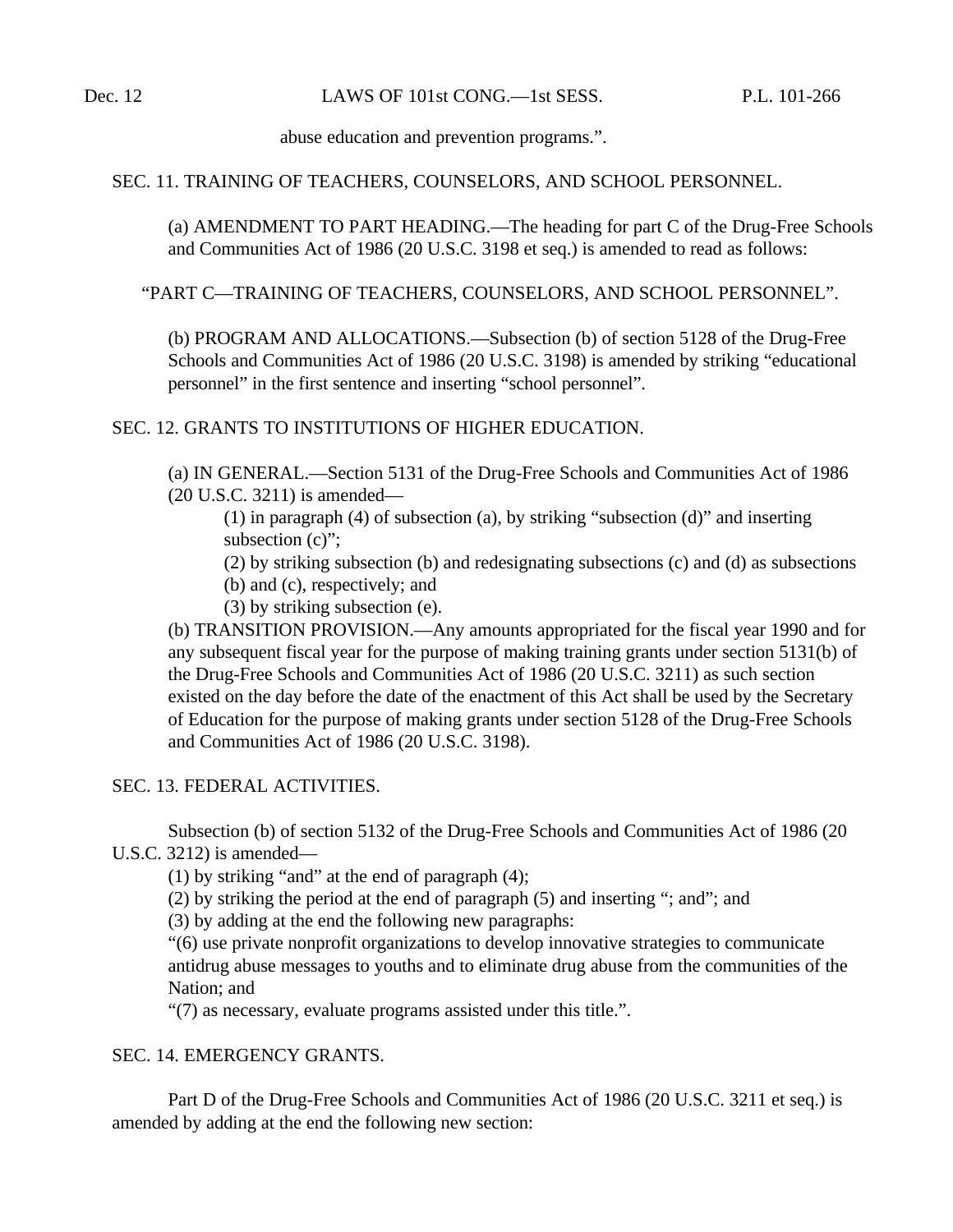# "SEC. 5136 EMERGENCY GRANTS.

"(a) PROGRAM AUTHORIZED.—Except as provided under subsection (d), the Secretary, in consultation with the Attorney General and the Secretary of Health and Human Services, shall make grants to eligible local educational agencies that demonstrate significant need for additional assistance for purposes of combating drug and alcohol abuse by students served by such agencies.

"(b) ELIGIBLE AGENCIES.—A local educational agency shall be eligible to receive a grant under this section if such agency—

"(1) receives assistance under section 1006 or meets the criteria of clauses (i) and (ii) of section  $1006(a)(1)(A)$ ; and

"(2) serves an area—

"(A) in which there is a large number or a high percentage of—

"(i) arrests for, or while under the influence of, drugs or alcohol; or

"(ii) convictions of youths for drug or alcohol-related crimes;

"(B) in which there is a large number or high percentage of referrals of youths to drug and alcohol abuse treatment and rehabilitation programs; and "(C) that has a significant drug and alcohol abuse problem, as indicated by other appropriate data.

"(c) AMOUNT OF GRANTS.—Each grant awarded under this section shall be in an amount that is not less than \$100,000 and not more than \$1,000,000.

"(d) FISCAL YEAR 1990.—For fiscal year 1990, funds available for the purposes of this section shall be allocated to the chief executive officer of each State for distribution through State educational agencies to local educational agencies.".

# SEC. 15. DRUG-FREE SCHOOL ZONES DEMONSTRATION PROGRAM.

Part D of the Drug-Free Schools and Communities Act (20 U.S.C. 3211 et seq.) is amended by adding after section 5136 (as added by section 14) the following new section:

"SEC 5137. DRUG-FREE SCHOOL ZONES DEMONSTRATION PROGRAM.

## "(a) ESTABLISHMENT OF DEMONSTRATION PROGRAM FOR DRUG-FREE

SCHOOL ZONES.—The Secretary of Education is authorized to establish a demonstration program to establish and maintain drug-free school zones. In carrying out the demonstration program under this section, the Secretary shall make grants to local educational agencies, intermediate educational agencies, and consortia.

"(b) EVALUATION.—The Secretary shall evaluate programs under this section.

"(c) AUTHORIZATION OF APPROPRIATIONS.—There are authorized to be appropriated \$2,000,000 to carry out the purposes of this section. Funds appropriated under this section are authorized to remain available until expended.".

## SECTION. 16. DEFINITIONS.

Section 5141 of the Drug-Free Schools and Communities Act of 1986 (20 U.S.C. 3221) is amended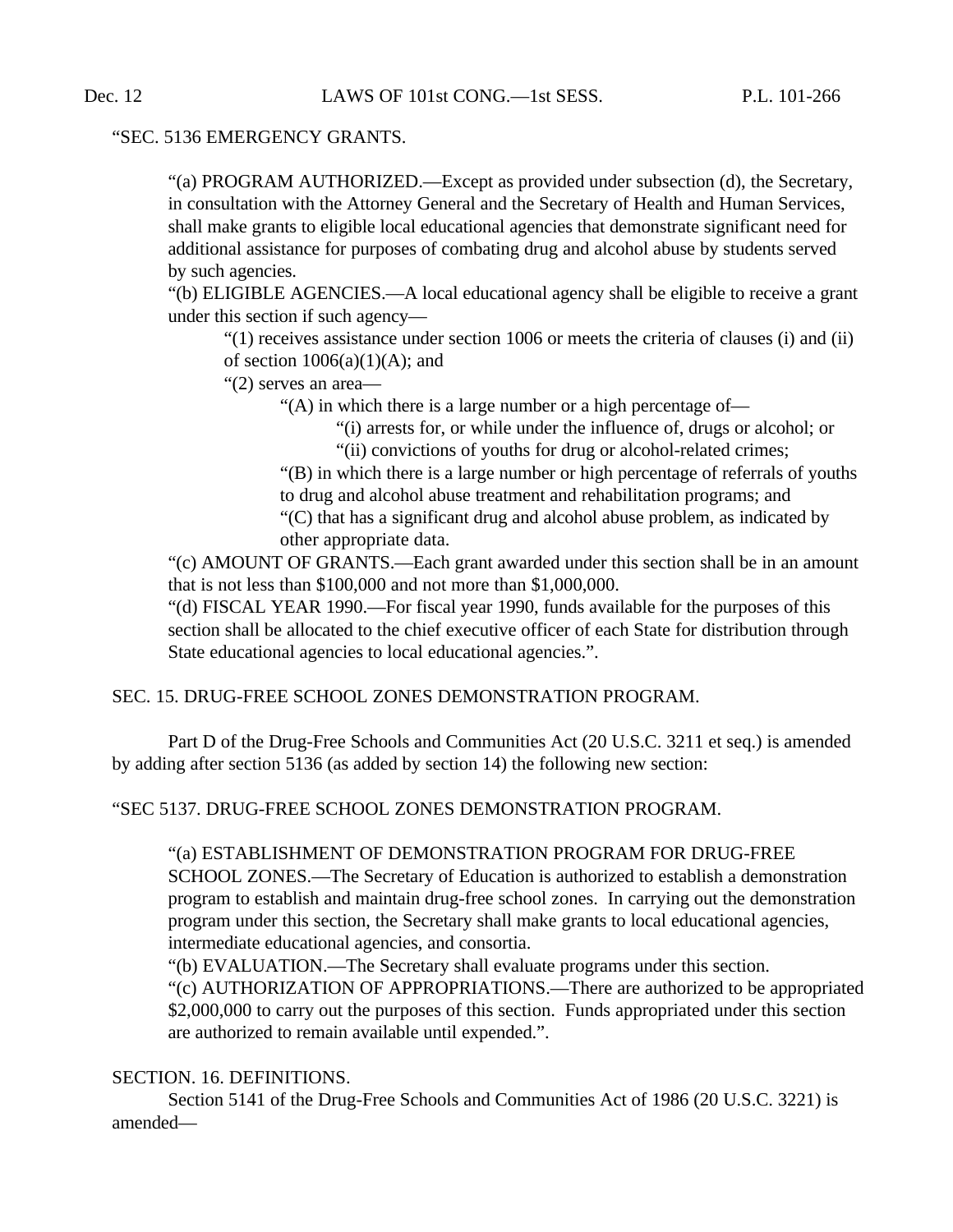(1) in paragraph (1), by inserting before the period the following: ", including anabolic steroids":

(2) in paragraph (2), by inserting before the period the following: ", including anabolic steroids"; and

(3) by adding at the end the following new paragraph:

"(10) The term 'school personnel' includes teachers, administrators, guidance counselors, social workers, psychologists, nurses, librarians, and other support staff who are employed by a school or who perform services for the school on a contractual basis.".

# SEC. 17. PARTICIPATION OF CHILDREN AND TEACHERS FROM PRIVATE NONPROFIT ELEMENTARY AND SECONDARY SCHOOLS.

Subsection (c) of section 5143 of the Drug-Free Schools and Communities Act of 1986 (20 U.S.C. 3233) is amended—

(1) by striking "WAIVER;";

(2) by inserting after "SECRETARY" the following: "AND STATE EDUCATIONAL AGENCIES";

(3) by inserting "(1)" before "If by reason"; and

(4) by adding at the end the following new paragraph:

"(2) If a State educational agency determines that a local educational agency, intermediate educational agency, or consortium, as appropriate, is failing to provide for the equitable participation of children or teachers from private nonprofit elementary or secondary schools in accordance with subsection (a) or (b), the State educational agency shall waive the requirements of such subsection with respect to such local educational agency, intermediate educational agency, or consortium and make appropriate arrangements for the equitable participation of such children or teachers.".

SEC. 18. NATIONAL DIFFUSION NETWORK.

Part D of the Drug-Free Schools and Communities Act of 1986 (20 U.S.C. 3221 et seq.) is amended by adding at the end the following new section:

"SEC. 5116. DISSEMINATION OF INFORMATION AND TECHNICAL ASSISTANCE.

"(a) DISSEMINATION OF INFORMATION AND TECHNICAL ASSISTANCE.—The Secretary, through the National Diffusion Network established under section 1562, shall disseminate information and technical assistance with respect to drug abuse education and prevention programs of demonstrated effectiveness.

"(b) AUTHORIZATION OF APPROPRIATIONS.—There are authorized to be appropriated to carry out this section, \$500,000 for fiscal year 1991.".

# SEC. 19. DEVELOPMENT OF EARLY CHILDHOOD EDUCATION DRUG ABUSE **PREVENTION**

MATERIALS.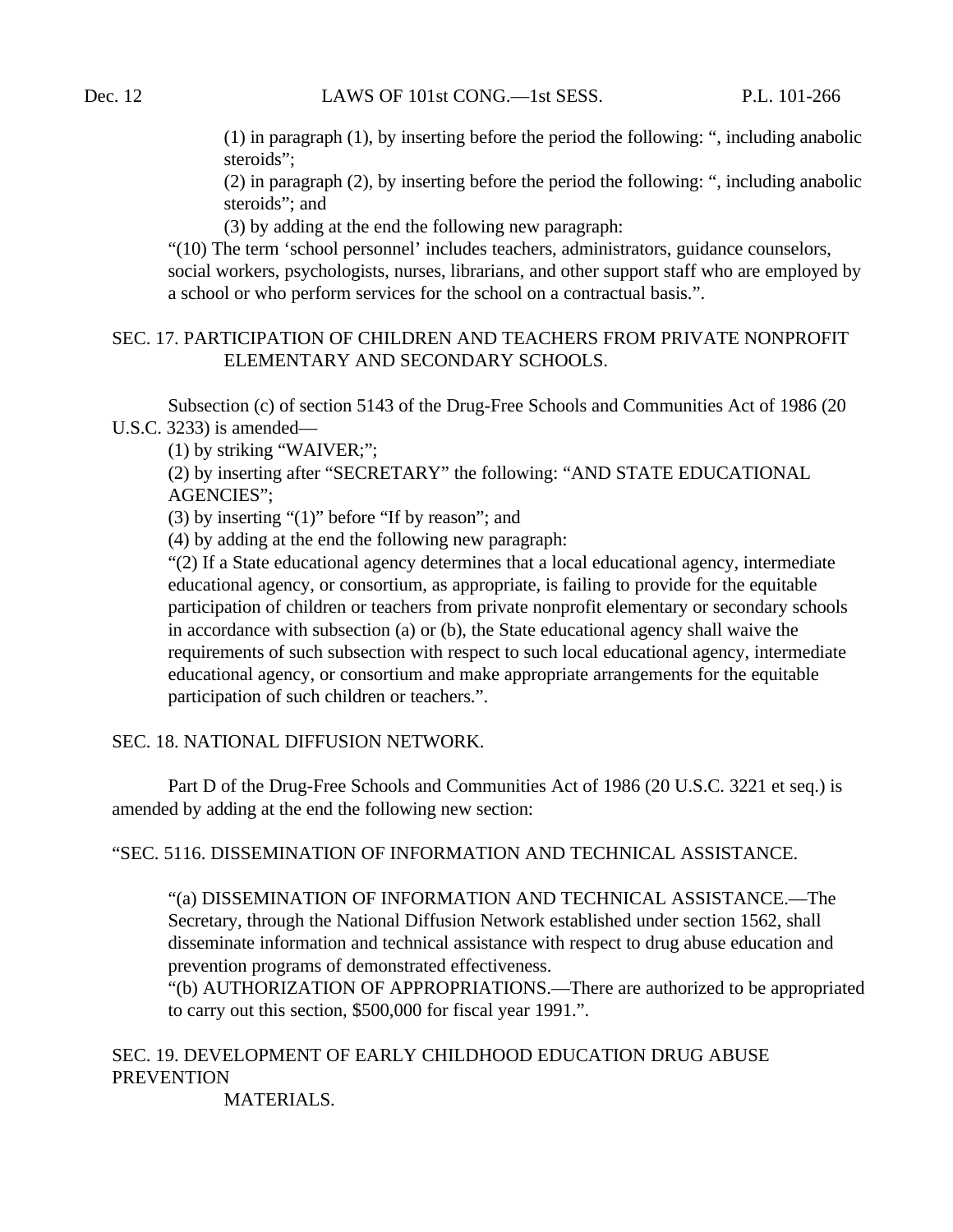(a) AMENDMENT TO PART HEADING.—The heading for part F of the Drug-Free Schools and Communities Act of 1986 (20 U.S.C. 3227) is amended to read as follows:

# "PART F—DEVELOPMENT OF EARLY CHILDHOOD EDUCATION DRUG ABUSE PREVENTION MATERIALS".

(b) PROGRAM AUTHORIZED.—Subsection (a) of section 5151 of the Drug-Free Schools and Communities Act of 1986 (20 U.S.C. 3227) is amended—

(1) by striking "and such other" and inserting "such other"; and

(2) by inserting before the period the following: ", and to parents of children participating in such programs".

# SEC. 20. LEADERSHIP IN EDUCATIONAL ADMINISTRATION DEVELOPMENT.

Section 541(b) of the Higher Education Act of 1965 (20 U.S.C. 1109(b)) is amended—

(1) by striking "and" at the end of paragraph (4);

(2) by striking the period at the end of paragraph (5) and inserting "; and "; and

(3) by adding at the end the following new paragraph:

"(6) developing skills and techniques for administering drug prevention and education programs.".

# SEC. 21. EMERGENCY GRANTS FOR CHILD ABUSE PREVENTION SERVICES FOR CHILDREN

# WHOSE PARENTS ARE SUBSTANCE ABUSERS.

The Child Abuse Prevention and Treatment Act (42 U.S.C. 5101 et seq.), as amended by the Child Abuse Prevention Challenge Grants Reauthorization Act of 1989 (Public Law 101-126), is amended by adding after section 107 the following new section:

# "SEC. 107A. EMERGENCY CHILD ABUSE PREVENTION SERVICES GRANT.

"(a) ESTABLISHMENT.—The Secretary shall establish a program to make grants to eligible entities to enable such entities to provide services to children whose parents are substance abusers.

"(b) ELIGIBLE ENTITIES.—Entities eligible to receive a grant under this section shall be— "(1) State and local agencies that are responsible for administering child abuse or related child abuse intervention services; and

"(2) community and mental health agencies and nonprofit youth-serving organizations with experience in providing child abuse prevention services.

"(c) APPLICATION.—

"(1) IN GENERAL.—To be eligible to receive a grant under this section, an entity shall submit an application to the Secretary at such time, in such manner, and containing such information as the Secretary may by regulation require.

"(2) ASSURANCE OF USE.—An application submitted under paragraph (1) shall— "(A) contain an assurance that the applicant operates in a geographic area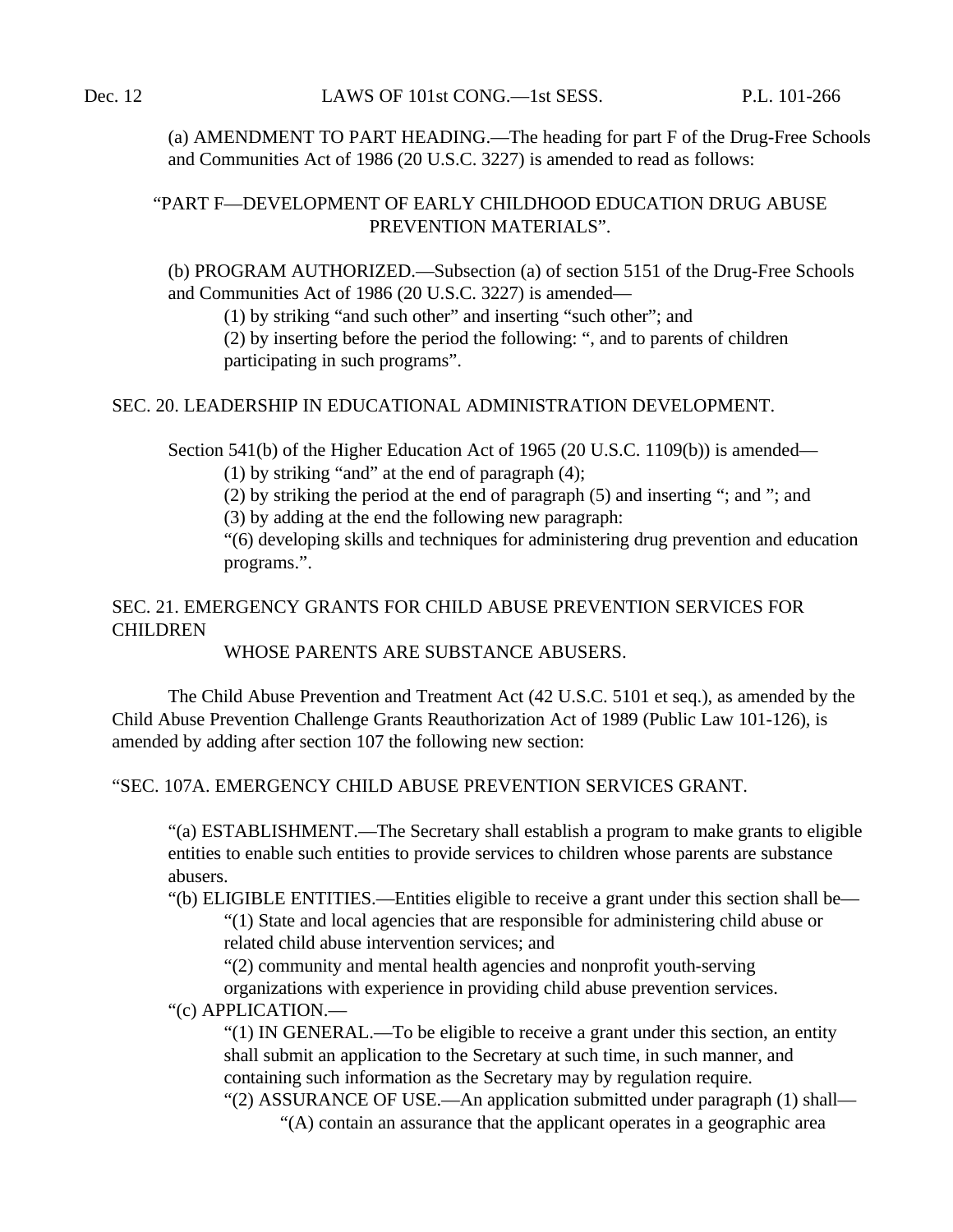where child abuse has placed substantial strains on State and local agencies and has resulted in substantial increases in the need for services that cannot be met without funds available under this section;

"(B) identify the responsible agency or agencies that will be involved in the use of funds provided under this section;

"(C) contain a description of emergency situations with regard to children of substance abusers who need services of the type described in this section; "(D) contain a plan for improving the delivery of such services to such

children;

"(E) contain assurances that such services will be provided in a comprehensive multi-disciplinary and coordinated manner; and

"(F) contain any additional information as the Secretary may reasonably require.

"(d) USE OF FUNDS—Funds received by an entity under this section shall be used to improve the delivery of services to children whose parents are substance abusers. Such services may include—

"(1) the hiring of additional personnel by the entity to reduce caseloads;

"(2) the provision of additional training for personnel to improve their ability to provide emergency child abuse prevention services related to substance abuse by the parents of such children;

"(3) the provision of expanded services to deal with family crises created by substance abuse; and

"(4) the establishment or improvement of coordination between the agency administering the grant, and—

"(A) child advocates;

"(B) public educational institutions;

"(C) community-based organizations that serve substance abusing parents, including pregnant and post-partum females and their infants; and

"(D) parents and representatives of parent groups and related agencies.

"(e) AUTHORIZATION OF APPROPRIATIONS.—There are authorized to be appropriated to carry out this section, \$40,000,000 for fiscal year 1990, and such sums as may be necessary for each of the subsequent fiscal years 1991, 1992, and 1993.".

## SEC. 22 DRUG-FREE SCHOOLS AND CAMPUSES.

(a) IN GENERAL—

(1) CERTIFICATION OF DRUG AND ALCOHOL ABUSE PREVENTION PROGRAM.—Title XII of the Higher Education Act of 1965 (20 U.S.C. 1001 et seq.) is amended by adding at the end a new section 1213 to read as follows:

#### "DRUG AND ALCOHOL ABUSE PREVENTION

"SEC. 1213. (a) Notwithstanding any other provision of law, no institution of higher education shall be eligible to receive funds or any other form of financial assistance under any Federal program, including participation in any federally funded or guaranteed student loan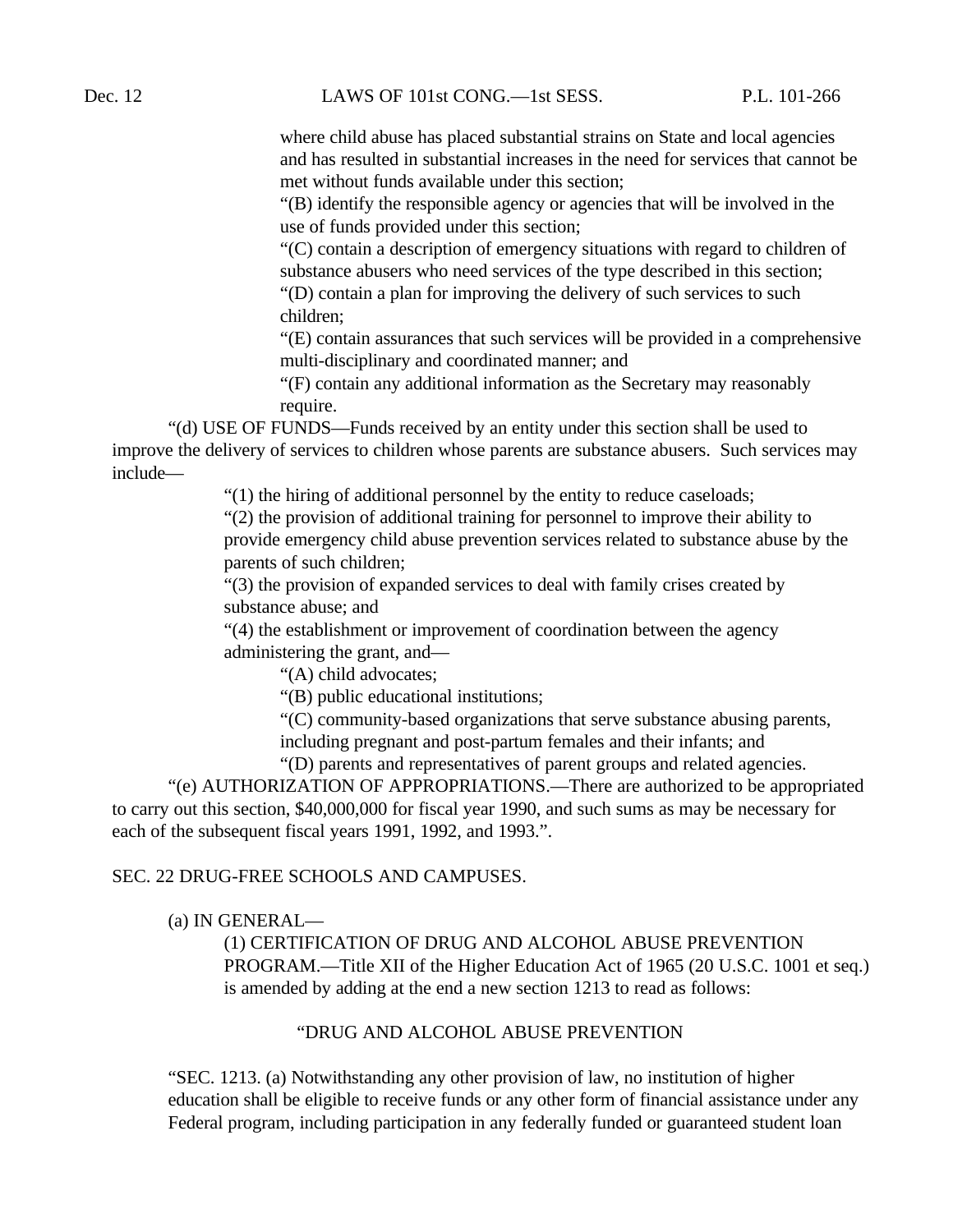program, unless it certifies to the Secretary that it has adopted and has implemented a program to prevent the use of illicit drugs and the abuse of alcohol by students and employees that, at a minimum, includes—

"(1) the annual distribution to each student and employee of—

"(A) standards of conduct that clearly prohibit, at a minimum, the unlawful possession, use, or distribution of illicit drugs and alcohol by students and employees on its property or as part of any of its activities;

"(B) a description of the applicable legal sanctions under local, State, or Federal law for the unlawful possession or distribution of illicit drugs and alcohol;

"(C) a description of the health risks associated with the use of illicit drugs and the abuse of alcohol;

"(D) a description of any drug or alcohol counseling, treatment, or rehabilitation or re-entry programs that are available to employees or students; and

"(E) a clear statement that the institution will impose sanctions on students and employees (consistent with local, State, and Federal law), and a description of those sanctions, up to and including expulsion or termination of employment and referral for prosecution, for violations of the standards of conduct required by paragraph  $(1)(A)$ ; and

"(2) a biennial review by the Institution of its program to—

"(A) determine its effectiveness and implement changes to the program if they are needed; and

 $\lq$ (B) ensure that the sanctions required by paragraph (1)(E) are consistently enforced.

"(b) Each institution of higher education that provides the certification required by subsection (a) shall, upon request, make available to the Secretary and to the public a copy of each item required by subsection (a)(1) as well as the results of the biennial review required by subsection (a)(2).

"(c)(1) The Secretary shall publish regulations to implement and enforce the provisions of this section, including regulations that provide for—

"(A) the periodic review of a representative sample of programs required by subsection (a); and

"(B) a range of responses and sanctions for institutions of higher education that fail to implement their programs or to consistently enforce their sanctions, including information and technical assistance, the development of a compliance agreement, and the termination of any form of Federal financial assistance.

"(2) The sanctions required by subsection  $(a)(1)(E)$  may include the completion of an appropriate rehabilitation program.

"(d) Upon determination by the Secretary to terminate financial assistance to any institution of higher education under this section, the institution may file an appeal with an administrative law judge before the expiration of the 30-day period beginning on the date such institution is notified of the decision to terminate financial assistance under this section. Such judge shall hold a hearing with respect to such termination of assistance before the expiration of the 45-day period beginning on the date that such appeal is filed. Such judge may extend such 45-day period upon a motion by the institution concerned. The decision of the judge with respect to such termination shall be considered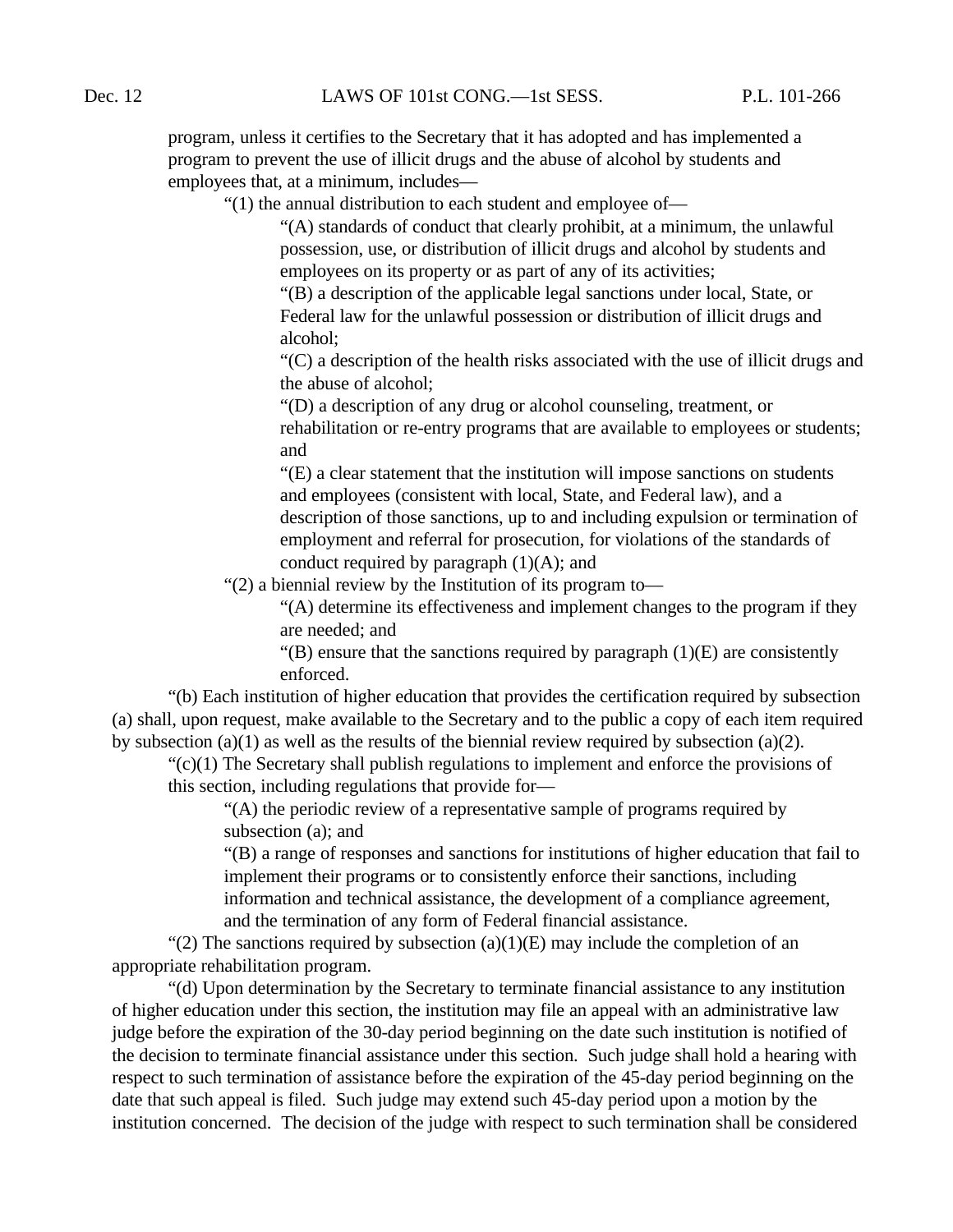to be a final agency action.".

(2) EFFECTIVE DATE.—(A) Except as provided in subparagraph (B), the amendment made by paragraph (1) shall take effect on October 1, 1990.

(B) The Secretary of Education may allow any institution of higher education until not later than April 1, 1991, to comply with section 1213 of the Higher Education Act of 1965 (as added by paragraph (1)) if such institution demonstrates—

> (i) that it is in the process of developing and implementing its plan under such section; and

(ii) it has a legitimate need for more time to develop and implement such plan.

(b) AMENDMENTS TO DRUG-FREE SCHOOLS AND COMMUNITIES ACT OF 1986.— (1) IN GENERAL.—Part D of the Drug-Free Schools and Communities Act of 1986 (20 U.S.C. 3171 et seq.) is amended by adding after section 5144 the following new section:

#### "SEC. 5115. CERTIFICATION OF DRUG AND ALCOHOL ABUSE PREVENTION PROGRAMS.

"(a) IN GENERAL.—Notwithstanding any other provision of law other than section 432 of the General Education Provisions Act and section 103(b) of the Department of Education Organization Act, no local educational agency shall be eligible to receive funds or any other form of financial assistance under any Federal program unless it certifies to the State educational agency that it has adopted and has implemented a program to prevent the use of illicit drugs and alcohol by students or employees that, at a minimum, includes—

"(1) age-appropriate, developmentally based drug and alcohol education and prevention programs (which address the legal, social, and health consequences of drug and alcohol use and which provide information about effective techniques for resisting peer pressure to use illicit drugs or alcohol) for students in all grades of the schools operated or served by the applicant, from early childhood level through grade 12;

"(2) conveying to students that the use of illicit drugs and the unlawful possession and use of alcohol is wrong and harmful;

"(3) standards of conduct that are applicable to students and employees in all the applicant's schools and that clearly prohibit, at a minimum, the unlawful possession, use, or distribution of illicit drugs and alcohol by students and employees on school premises or as part of any of its activities;

"(4) a clear statement that sanctions (consistent with local, State, and Federal law), up to and including expulsion or termination of employment and referral for prosecution, will be imposed on students and employees who violate the standards of conduct required by paragraph (3) and a description of those sanctions;

"(5) information about any available drug and alcohol counseling and rehabilitation and re-entry programs that are available to students and employees;

"(6) a requirement that parents, students, and employees be given a copy of the standards of conduct required by paragraph (3) and the statement of sanctions required by paragraph (4);

"(7) notifying parents, students, and employees that compliance with the standards of conduct required by paragraph (3) is mandatory; and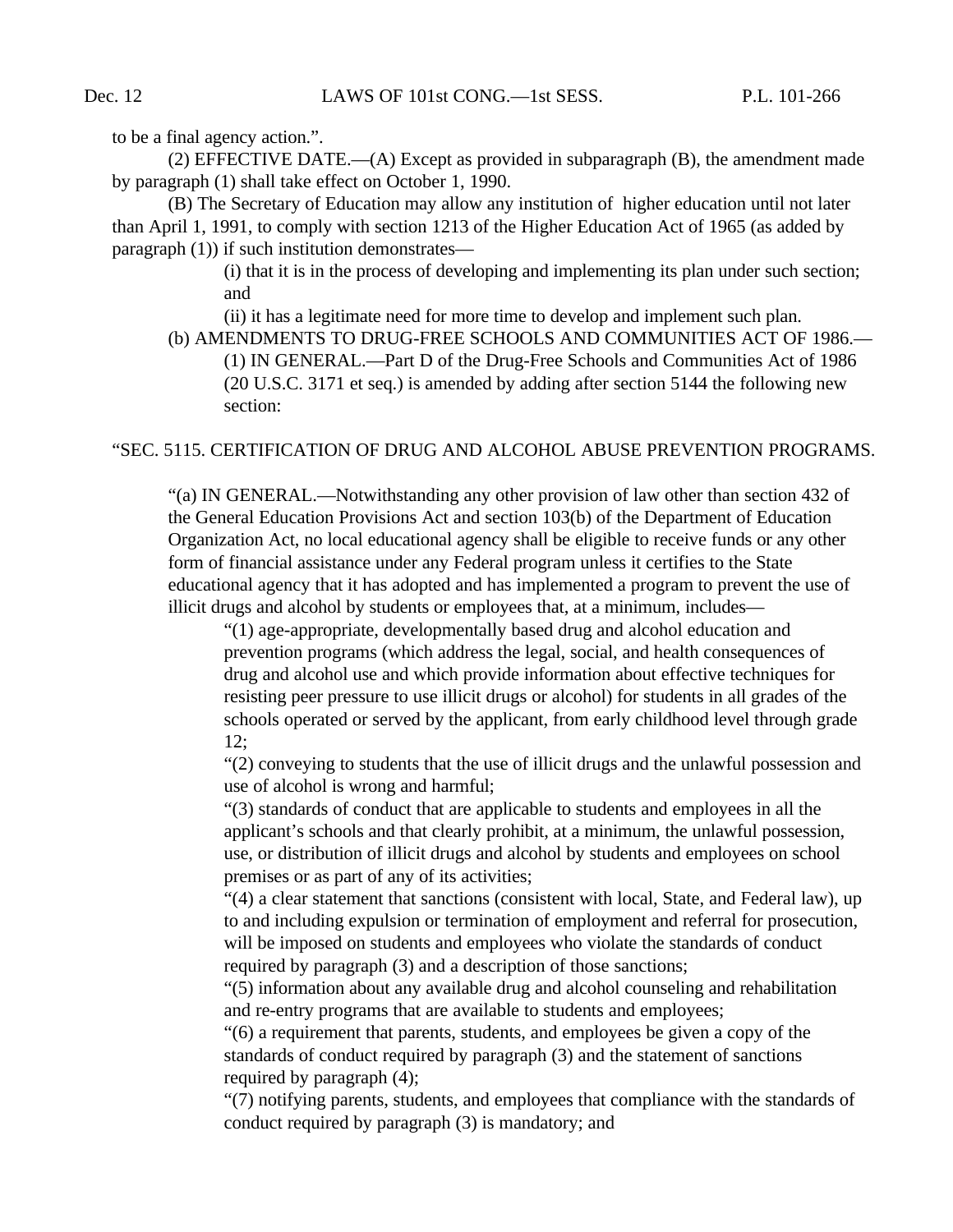"(8) a biennial review by the applicant of its program to—

"(A) determine its effectiveness and implement changes to the program if they are needed; and

"(B) ensure that the sanctions required by paragraph (4) are consistently enforced.

"(b) DISSEMINATION OF INFORMATION.—Each local educational agency that provides the certification required by subsection (a) shall, upon request, make available to the Secretary, the State educational agency, and to the public full information about the elements of its program required by subsection (a), including the results of its biennial review.

"(c) CERTIFICATION TO SECRETARY.— Each State educational agency shall certify to the Secretary that it has adopted and has implemented a program to prevent the use of illicit drugs and the abuse of alcohol by its students and employees that is consistent with the program required by subsection (a) of this section. The State educational agency shall, upon request, make available to the Secretary and to the public full information about the elements of its program.

"(d) REGULATIONS.—(1) The Secretary shall publish regulations to implement and enforce the provisions of this section, including regulations that provide for—

"(A) the periodic review by State educational agencies of a representative sample of programs required by subsection (a); and

"(B) a range of responses and sanctions for local educational agencies that fail to implement their programs or to consistently enforce their sanctions, including information and technical assistance, the development of a compliance agreement, and the termination of any form of Federal financial assistance.

"(2) The sanctions required by subsection (a)(1)(4) may include the completion of an appropriate rehabilitation program.

"(e) Upon a determination by the Secretary to terminate financial assistance to any local educational agency under this section, the agency may file an appeal with an administrative law judge before the expiration of the 30-day period beginning on the date such agency is notified of the decision to terminate financial assistance under this section. Such judge shall hold a hearing with respect to such termination of assistance before the expiration of the 45 day period beginning on the date that such appeal is filed. Such judge may extend such 45 day period upon a motion by the agency concerned. The decision of the judge with respect to such termination shall be considered to be a final agency action.".

(2) CONFORMING AMENDMENTS.— Paragraph (2) of section 5126(e) of the Drug-Free Schools and Communities Act of 1986 (20 U.S.C. 3196(c)) (as amended by section 9 of this Act) is amended—

(A) by striking subparagraphs (E), (F), and (G); and

(B) by redesignating subparagraphs (H) through (R) as subparagraphs (E) through (O), respectively.

(3) EFFECTIVE DATE.—(A) Except as provided in subparagraph (B), the amendments made by paragraphs (1) and (2) shall take effect on October 1, 1990. (B) The Secretary of Education may allow any local educational agency until not later than April 1, 1991, to comply with section 5145 of the Drug-Free Schools and Communities Act of 1986 (as added by paragraph (1)) if such agency demonstrates—

(i) that it is in the process of developing and implementing its plan under such